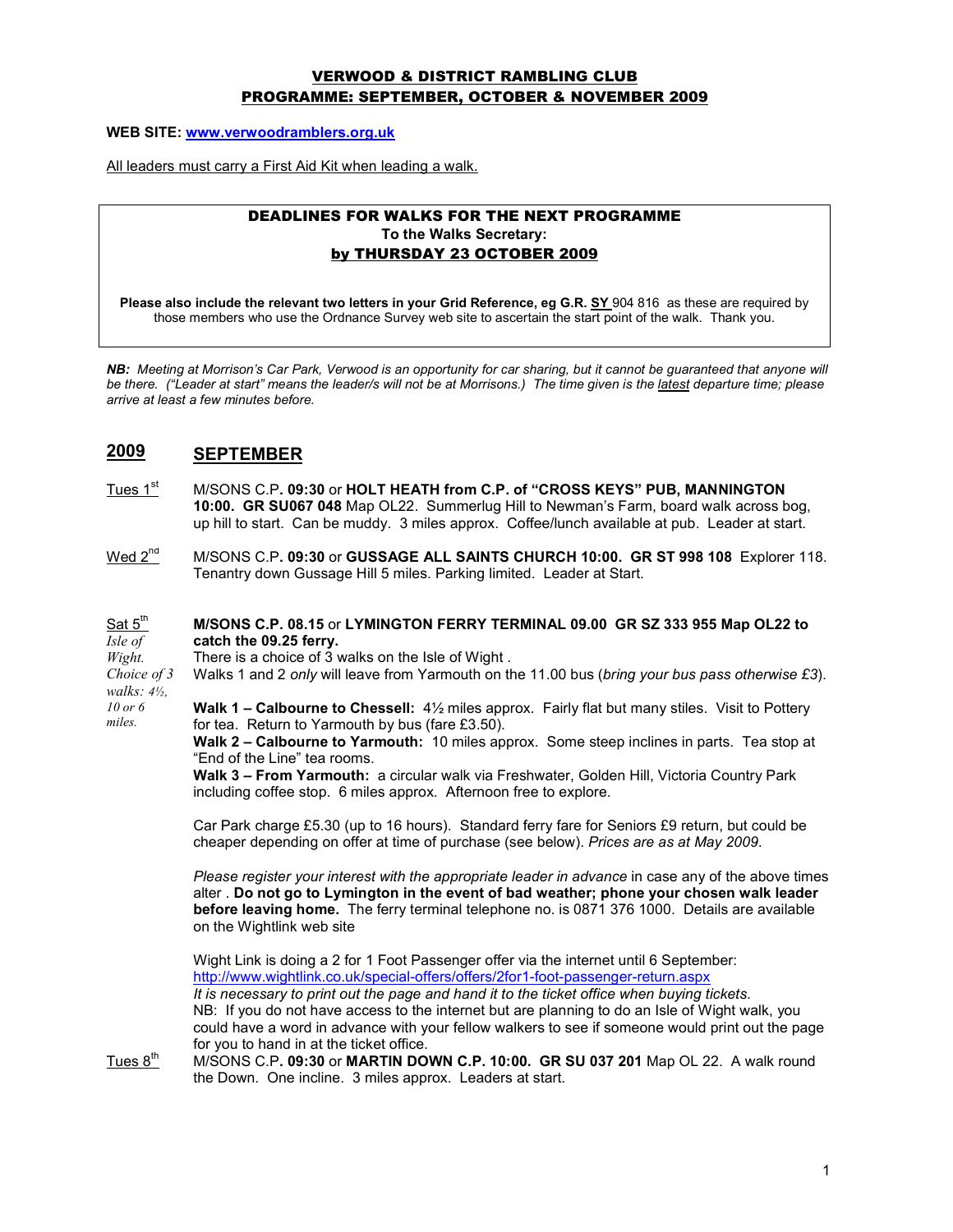- Wed 9<sup>th</sup> M/SONS C.P. 09:30 or BADBURY RINGS CP 10:00. GR ST 962 032 Explorer 118. Avenue of beeches, King Down, The Oaks. 5 miles approx Leader at Start
- Fri 11<sup>th</sup> M/SONS CP 09:15 or WINGREEN CP 10:00. GR ST 923 205 Explorer 118. Ashcombe Bottom, Tollard Royal, Tinkley Down,Woodcutts Common, Shire Rack, Chase Woods, Ox Drove 9-10 miles (Moderate/Strenuous)
- Tues 15<sup>th</sup> NOTE POTTERNE PARK 10.00 GR SU 095 075 Walk around Moors Valley with a coffee stop at the Visitor Centre. Leader at start.
- Wed 16<sup>th</sup> M/SONS C.P. 09:30 WILVERLEY INCLOSURE CP 10:00 G.R. SU 253 007 Wilverley Plain, Wilverley Post, Clay Hill, Duck Hole. Leader at start.
- .  $Sat 19<sup>th</sup>$  M/SONS C.P. 09:30 or ABBOTS WELL C.P. 10:00. GR SU 178 128 Map OL22. Hampton Ridge, Pitts Wood, Godshill, and Stucton. Mainly forest tracks, footpaths, stiles and streams to cross. Approx 9½ miles.
- $\frac{\text{Tues } 22^{\text{nd}}}{\text{Wed } 23^{\text{rd}}}$  No walk submitted.
- No walk submitted.
- Fri  $25<sup>th</sup>$  M/SONS C.P. 09:30 or CADMAN POOL CP 10:00. G.R. SU 229123 Map OL22. Rakes Bottom, Island Thorns Inclosure, Hampton Ridge, Alderhill Bottom, Hasley Hill, Broomy Lodge. 8½ miles. Leader at start
- Tues 29<sup>th</sup> M/SONS C.P. 09:30 or UDDENS PLANTATION: use Golf Course CP off A31 Ferndown bypass. 10:00. GR SU071024. Coffee available after the walk. 3 miles. Leader at the start.
- Wed 30<sup>th</sup> M/SONS C.P. 09:30 or HOLMSLEY WALK C.P. 10:00. GR SZ 210992. Map OL22. Forest circular. 5 miles. Leader at the start.

## 2009 OCTOBER

- Sat  $3<sup>rd</sup>$  M/SONS C.P. 09:15 or STUDLAND NATIONAL TRUST C.P. 10:00. GR SZ 038826 Map OL15. Car park charge for non NT members. Hills, stiles & mud. Old Harry rocks, Ballard Down, Kingswood Heath. 8miles.
- Tues 6<sup>th</sup> M/SONS C.P. 09:40 or CRANBORNE GARDEN CENTRE 10:00. GR SU056 132 Explorer map 118. Cranborne village and estate farm. One long incline, no stiles. No dogs. Could be muddy if wet. 3 miles. Option of light lunch or coffee at garden centre.
- $Wed 7<sup>th</sup>$  M/SONS C.P. 09:30 or FERNDOWN Wimborne Road (opp Colonial Garage) 10:00. GR</u> SU065 008 Map OL22. Ferndown Common, Longham, Hampreston, Knoll. 2 stiles. 4½ miles. Leaders at the start.
- Fri 9<sup>th</sup> M/SONS C.P. 09:00 or SOUTHDOWN N T CP 10:00. GR SY 759 823 Map 0L15. Strenuous coast-path, steep ups & down. White Nothe, Durdle Door, Lulworth, Newlands Farm. Approx 10½ miles. Leaders at start.
- $Tues$  13<sup>th</sup> M/SONS C.P. 09:30 or LINFORD BOTTOM CAR PARK 10:00. GR SU181072 Map OL22. Approx 3 miles. Can be muddy. Leaders at start.
- Wed 14<sup>th</sup> M/SONS C.P. 09:30 or MILIFORD BRIDGE CP 10:00. GR SU 268078 Map OL22. Forest walk by Portuguese, fireplace, Knightswood Oak and Reptillary. Approx 5 miles. Leaders at start.
- Sat 17<sup>th</sup> M/SONS C.P. 09:30 or GARSTON WOOD CP 10:00. GR SU004 195 Explorer map 118. Middle Chase Farm, Ox Drove track, Hut Farmhouse, Roman Road, Chettle Head Copse, West Woodyates manor. 9 miles approx. Leaders at start.
- Tues  $20<sup>th</sup>$  No walk submitted.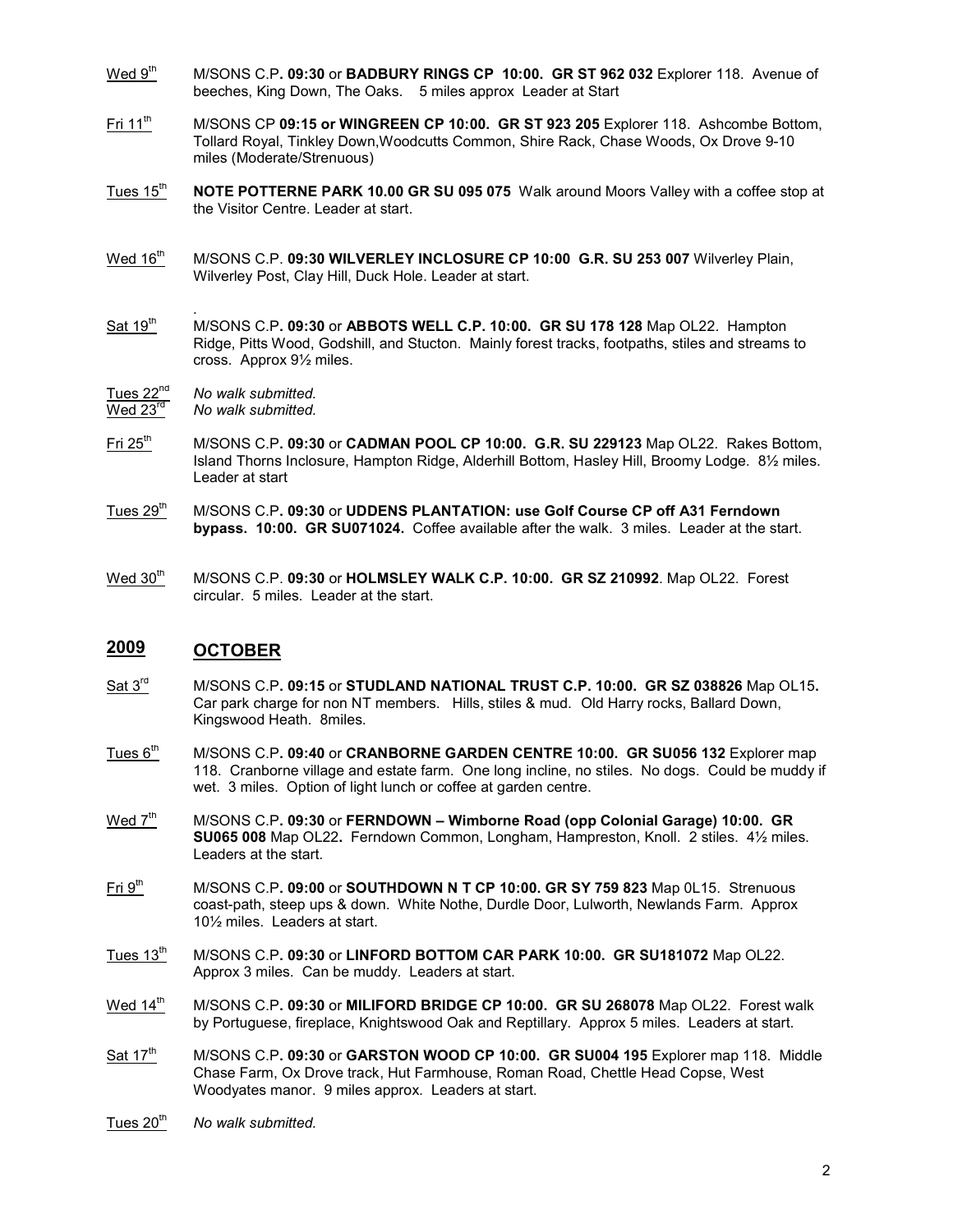- Wed 21<sup>st</sup> M/SONS C.P. 09:35 or WHITE SHEET 10:00. GR. SU 048 036 Explorer map 118. Claford Farm, Cannon Hill, Pilford Farm. 5½ miles approx. Leaders at start.
- Fri  $23<sup>rd</sup>$  M/SONS C.P. 09:30 or WITCHAMPTON SHOP/CLUB 10:05. GR SU989 066 Explorer map 118. King Down, Abbeycroft Down, Bratch Lane, Manswood, Approx. 9 miles. Leader at start.
- Tues  $27<sup>th</sup>$  M/SONS C.P. 09:30 or PARLEY COMMON park at end of Lone Pine Drive (off Golf Links Road) 10:00. GR SZ006 991. Can be muddy. Slight hills. 2½ miles. Leader at the start.
- Wed 28<sup>th</sup> M/SONS C.P. 09:30 or BURGATE SCHOOL LAYBY 10:00. GR SU 153 153 Map 0L22. (Rained off in May better luck this time.) Avon Valley, hills, stiles & mud. 5 miles.
- Sat 31<sup>st</sup> M/SONS C.P. 09:30 or CRANBORNE SURGERY C.P 10:00. GR SU057 134 Explorer 118. Jubilee Trail, Ackling Dyke, Monkton up Wimborne. Hills and mud. 10 miles approx. Leader at start

### 2009 NOVEMBER

- Tues 3<sup>rd</sup> M/SONS C.P. 09:30 or BADBURY RINGS C.P. 10:00. GR ST959 031 Explorer map 118. 3 miles around the Rings. Leaders at start.
- Wed  $4<sup>th</sup>$  No walk submitted.
- Fri  $6<sup>th</sup>$  M/SONS C.P. 09:10 or AFFPUDDLE C.P & Picnic Area (beside B3390 one mile south of village.) 10:00. G.R. SY 804 924 Explorer map 117. Affpuddle, Athelhampton, Tolpuddle and Briantspuddle. Field/farm tracks, woodland paths and village streets. Muddy in places. Approx 9½ miles. Leaders at start.
- Tues  $10^{th}$  M/SONS C.P. 09:30 or HIGH CORNER CP 10:00. GR SU 200 104 Forest walk with no stiles and slight inclines. 3 miles.
- Wed 11<sup>th</sup> M/SONS C.P. 09:15 or SAINSBURY'S C.P. ALDER ROAD, BOURNEMOUTH 10:00. G.R. SZ063 935 Map OL22. Talbot Heath, Coy Pond, Upper Gardens – circular route. 5½ miles approx. Leaders at the start.

Directions to start : via W. Parley to Kinson; cross 2 traffic lights then next main left turning (Kinson Road). Continue over roundabouts to Alder Road and straight on through to Sainsbury's. Park adjacent to pub.

Sat  $14^{\text{th}}$ Choice of 9 or 7½-mile walk M/SONS C.P. 09:00 or THORNCOMBE WOOD/BLACKHEATH C.P. 10:00. GR SY 725 923 Explorer OL15. Thorncombe Wood, Hardy's Cottage, Tolpuddle Hollow, Ridge Way, Little Cheam, Stinsford, Bhompston Farm. Approx 9 miles. Moderate/Strenuous with 7½ mile option.

Tues  $17<sup>th</sup>$  No walk submitted.

walk.

Wed 18<sup>th</sup> M/SONS C.P. 09:30 or LINFORD BOTTOM CP 10:00. GR SU 181072 Map OL22. Forest Circular. 5 miles. Leader at the start.

Fri  $20<sup>th</sup>$ Choice of M/SONS C.P. 09:00 or CHALLOW HILL WALKERS C.P. (limited parking ) 10:00. GR SY964 822 Map OL 15

either an 8 mile walk or a 6-mile Walk 1: A final attempt to find the path through Quarr Farm by walking the route in reverse taking in New Barn, Knitson Farm, Nine Barrow Down and Rollington Hill. Hilly in parts. 8 miles approx.

Walk 2: Meet at Challow Hill Walkers' CP, walk to the bus stop in East St, Corfe Caste, then take the 10:19\* bus (Route 40) to Swanage. Walk back to car park, hilly in parts. Don't forget your bus pass. 6 miles approx.

(\*correct at time of going to press)

Tues  $24^{\text{th}}$  M/SONS C.P. 09:30 or RAMSDOWN HILL C.P. 10:00. GR SZ130 971. Steep hill up and steps down. 2½ miles approx. Leader at the start.